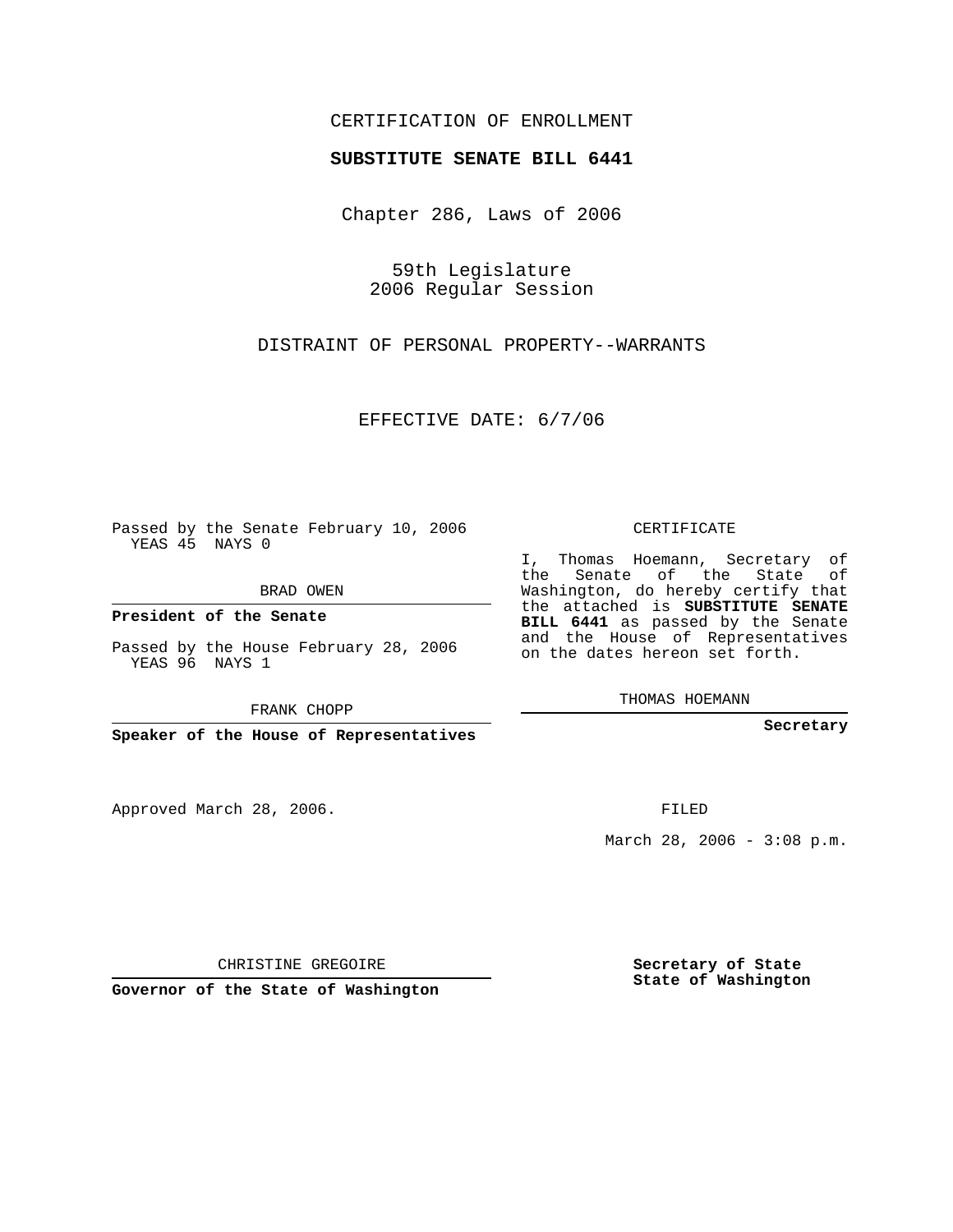## **SUBSTITUTE SENATE BILL 6441** \_\_\_\_\_\_\_\_\_\_\_\_\_\_\_\_\_\_\_\_\_\_\_\_\_\_\_\_\_\_\_\_\_\_\_\_\_\_\_\_\_\_\_\_\_

\_\_\_\_\_\_\_\_\_\_\_\_\_\_\_\_\_\_\_\_\_\_\_\_\_\_\_\_\_\_\_\_\_\_\_\_\_\_\_\_\_\_\_\_\_

Passed Legislature - 2006 Regular Session

## **State of Washington 59th Legislature 2006 Regular Session**

**By** Senate Committee on Judiciary (originally sponsored by Senators Johnson and Kline)

READ FIRST TIME 01/24/06.

 AN ACT Relating to judicial orders concerning distraint of personal property; and adding a new section to chapter 84.56 RCW.

BE IT ENACTED BY THE LEGISLATURE OF THE STATE OF WASHINGTON:

 NEW SECTION. **Sec. 1.** A new section is added to chapter 84.56 RCW to read as follows:

 (1) When there is probable cause to believe that there is property within the county subject to distraint pursuant to RCW 84.56.070 or 84.56.090, any judge of the superior court or district court in the county in which such property is located may, upon the request of the county treasurer or their deputy, issue a warrant directed to the county treasurer or their deputy commanding the search for and seizure of the property described in the request for warrant at the place or places described in the request for warrant.

 (2) The procedure for the issuance and execution and return of the warrant authorized by this section and for return of any property seized shall be the criminal rules of the superior court and the district court.

 (3) Property seized under this section shall be disposed of as provided in RCW 84.56.070 or 84.56.090.